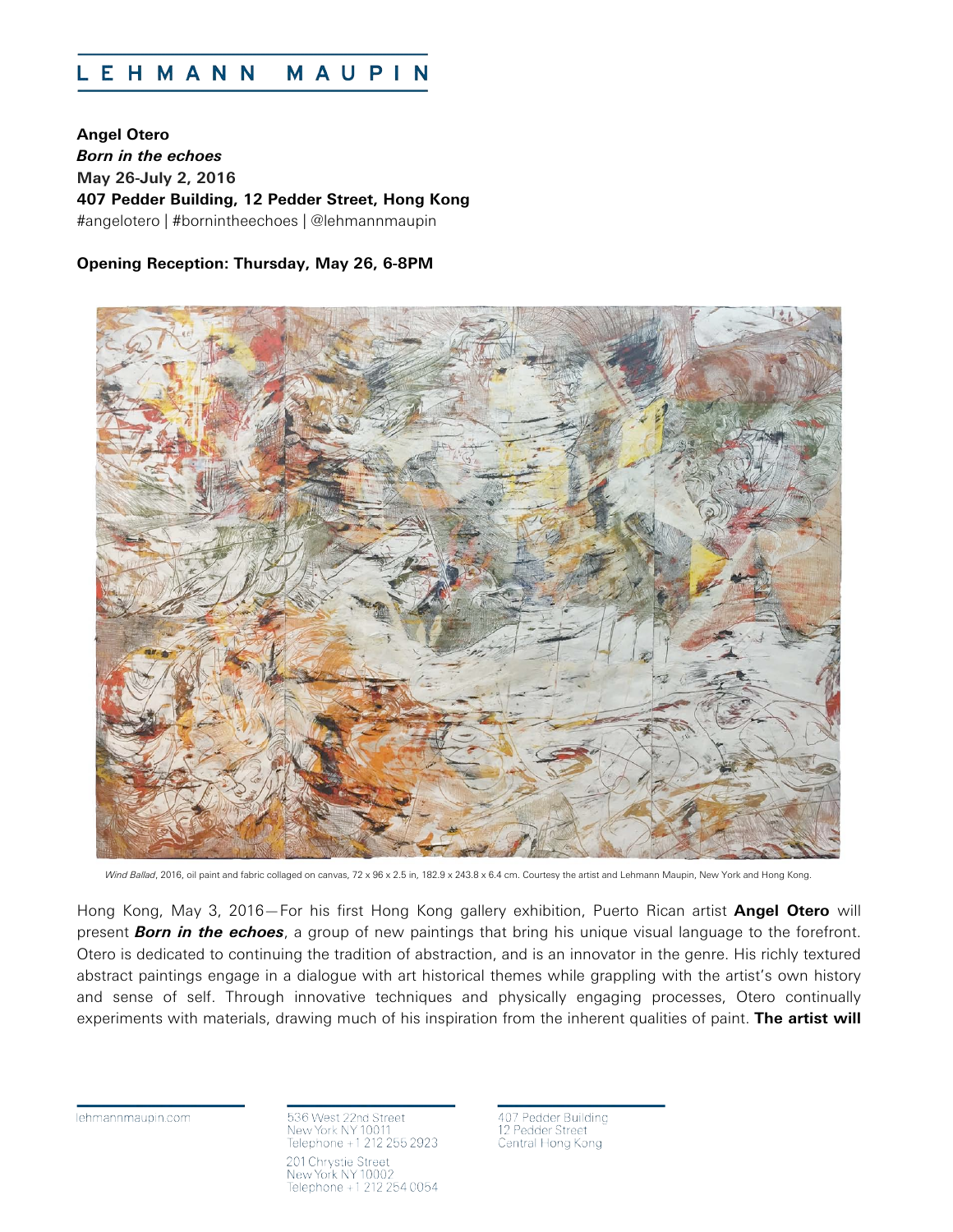#### LEHMANN MAUPIN

# **be present for an opening reception at the Pedder Building gallery on Thursday, May 26, from 6- 8PM.**

Otero begins each painting by reproducing reference images in thick oil paint on a large plate of glass. Once the paint is almost dry, the artist scrapes the "oil skin" from the glass surface, draping and collaging it onto largescale canvases, obscuring the original painted imagery, and resulting in a wholly new composition. Through years of carefully observing the interactions of the material, the artist has forged an individualistic style, while expanding the traditional genre of abstract painting.

The new oil skin paintings presented in this exhibition mark an expansion of focus for Otero. The artist references mediums beyond painting, mainly woodcutting and etching, and implements some of these printmaking techniques in his practice. Beginning with a layer of paint on glass, Otero marks his line work into the paint by erasing with a cloth, and the negative space ultimately reveals the images. The painting is transformed through the process of its transfer to the canvas; some images are revealed more clearly while others are distorted entirely. Otero's artistic references—mainly abstract and Expressionist artists of the 20<sup>th</sup> century—are ultimately accumulated into one coherent gestural abstraction. Otero inserts himself more fully into these collaged works—and the art historic confluence they represent—by scraping into, or drawing over the tableau.

Following *Born in the echoes* at Lehmann Maupin Hong Kong, Otero will have two solo museum exhibitions in the United States. The artist will be featured in a major survey exhibition at CAM Houston, opening December 2016, as well as a solo exhibition at Dallas Contemporary, scheduled for 2017.

### **About the artist**

Angel Otero (b. 1981, Santurce, Puerto Rico) received his MFA from the School of the Art Institute of Chicago in 2009. Recent exhibitions include *Material Discovery*, SCAD Museum of Art, Savannah and Hong Kong (2013); and *Angel Otero*, Contemporary Art Museum, Raleigh, NC (2012); in addition to El Museo del Barrio's *The [S] Files*, El Museo's 6th Biennial (2011); and *Queens International 2012: Three Points Make a Triangle*, Queens Museum, New York (2012); among others. Otero is the recipient of the Leonore Annenberg Fellowship in the Visual Arts. His work can be found in collections at DePaul University Museum, Chicago; Nerman Museum of Contemporary Art, Kansas; and the North Carolina Museum of Art, Raleigh. The artist lives and works in Brooklyn, New York.

### **About Lehmann Maupin**

Founded in 1996 by partners Rachel Lehmann and David Maupin, Lehmann Maupin has fostered the careers of a diverse group of internationally renowned artists, both emerging and established, working in multiple disciplines and across varied media. With three locations—two in New York and one in Hong Kong—the gallery represents artists from the United States, Europe, Asia, South America, Africa, and the Middle East. Known for championing artists who create groundbreaking and challenging forms of visual expression, Lehmann Maupin presents work highlighting personal investigations and individual narratives through conceptual approaches that often address such issues as gender, class, religion, history, politics, and globalism.

# **Current & Upcoming Exhibitions**

Tracey Emin, *I Cried Because I Love You*, through May 21, 2016, Hong Kong, Pedder Building

lehmannmaupin.com

536 West 22nd Street New York NY 100 Telephone +1 212 255 2923 201 Chrystie Street New York NY 1000 Telephone +1 212 254 0054

407 Pedder Building 12 Pedder Street Central Hong Kong